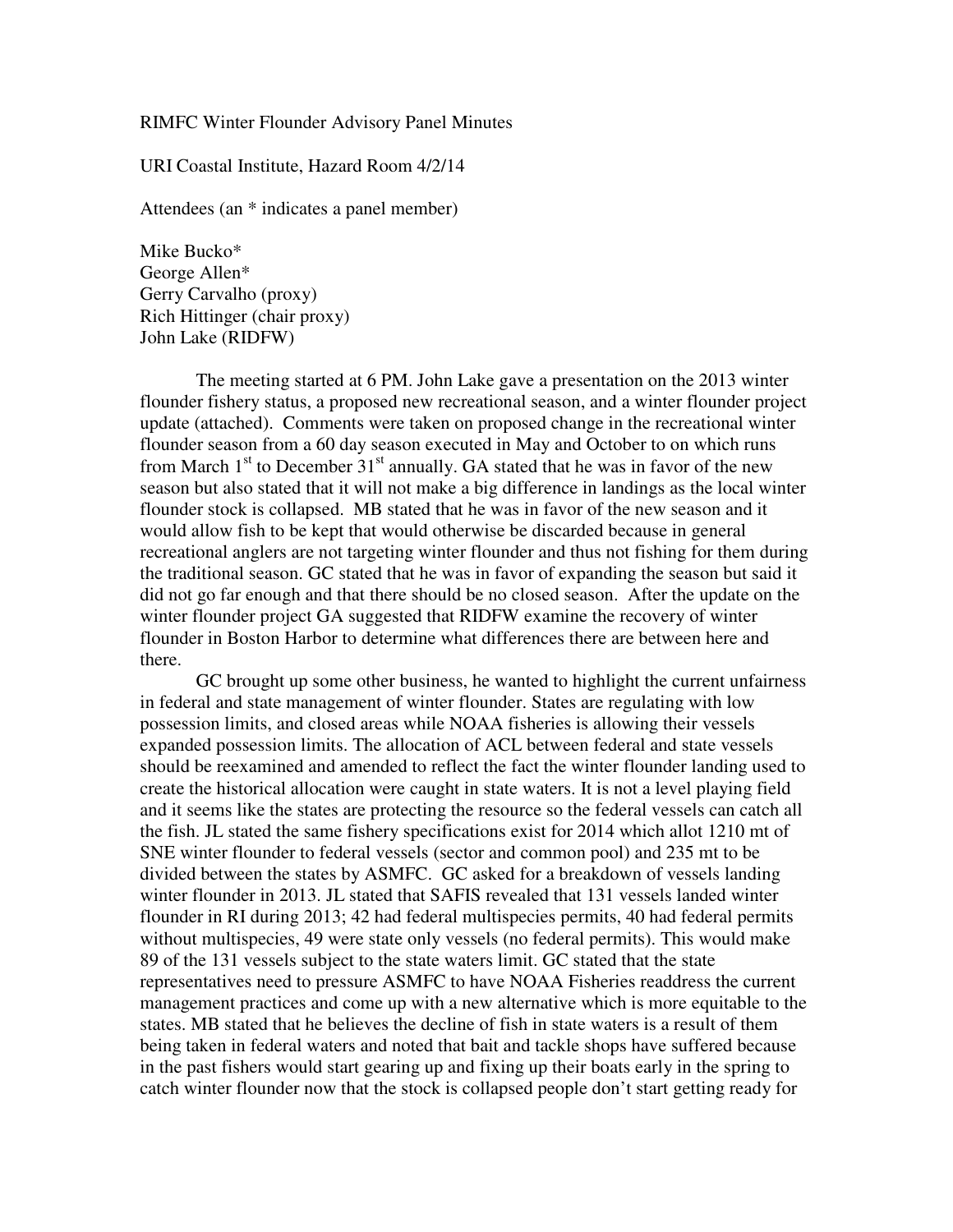fishing until later in the season and thus spend less money on gear etc. GA stated that he agrees that ASMFC should challenge the federal management practices but not to allow the states to catch more fish but to stop them from allowing federal harvest. The fish need to be preserved by all partners involved or the stock will not recover and slip into further decline. Having no other business the meeting concluded at 7:30 PM.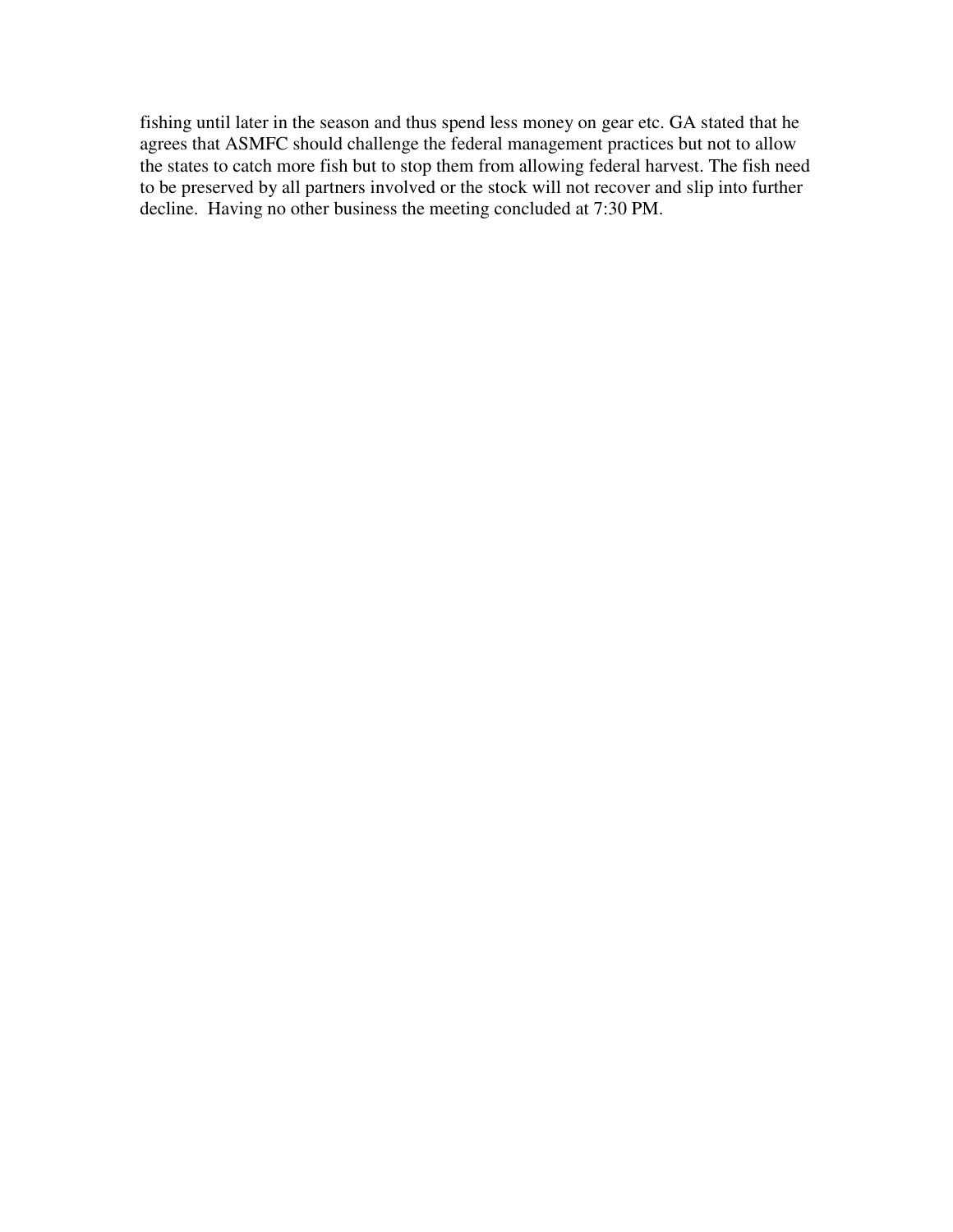# **RIMFC Winter Flounder Advisory PanelApril 2, 2014**

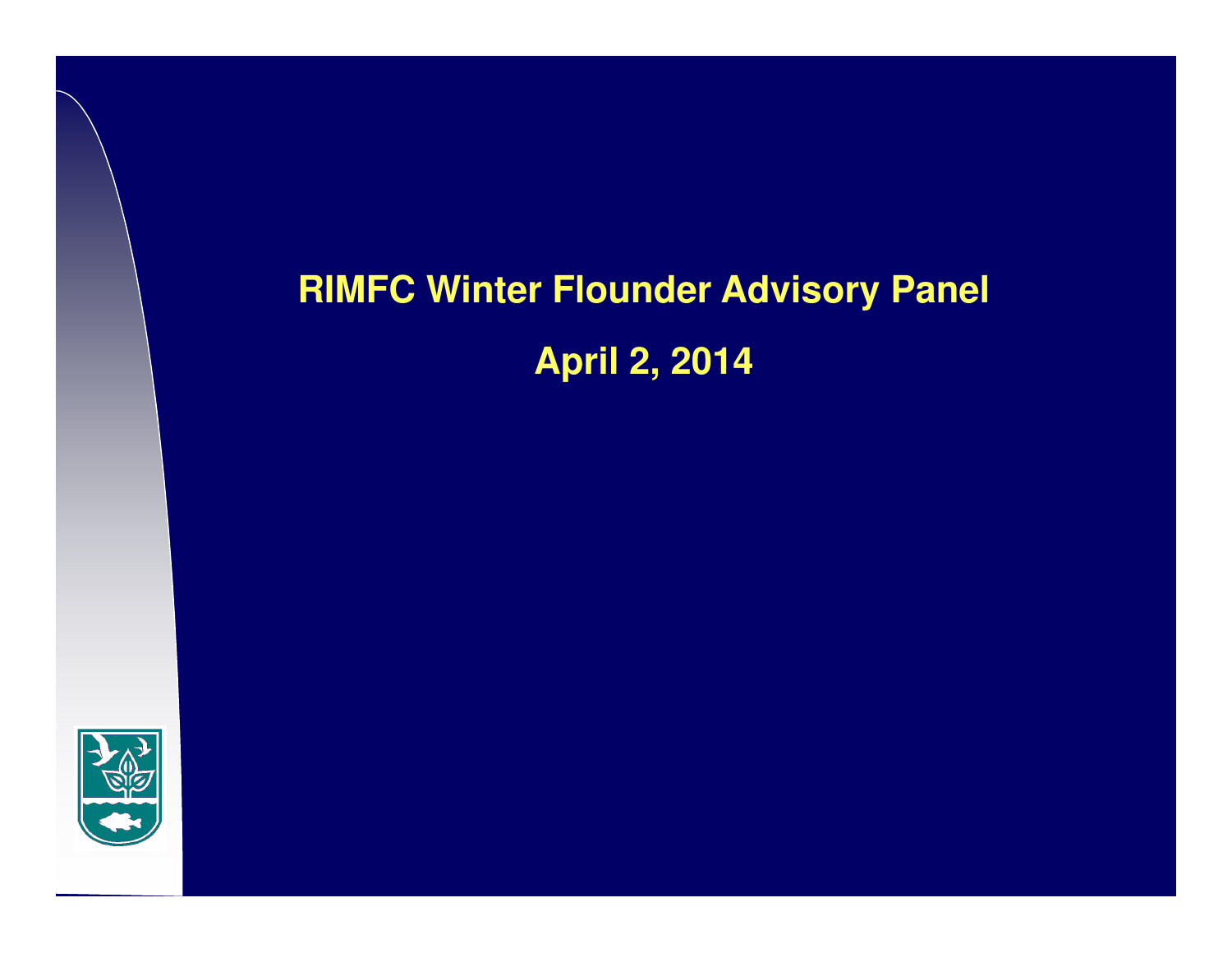## **Rhode Island Winter Flounder Fishery**

#### •**Stock Status:**

**Southern New England 2011/2010 SARC 52 Assessment:**  $\mathsf{SSB_{MSY}}$  = 46,661 mt (16%)  $\mathsf{F_{MSY}}$  = 0.29 (18%)  $\mathsf{Overfished/Overfishing}$  not occurring **RI Local Waters 2011 RIDFW Assessment:** $\mathrm{SSB_{MSY}}$  = 1,024 mt (17%)  $\mathsf{F_{MSY}}$  = 0.09 (45%) Overfished/Overfishing not occurring

#### •**Rhode Island Landings**

 2013 Commercial = 407,192 LBS2012 Recreational = 1,246 Fish

#### •**2014 Winter Flounder Commercial State Water Specifications**

Total SNE  $ACL = 1,612$  mt, State water  $ACL = 235$  mt

 $RI$  State waters possession limit = 50 lbs/vsl/day

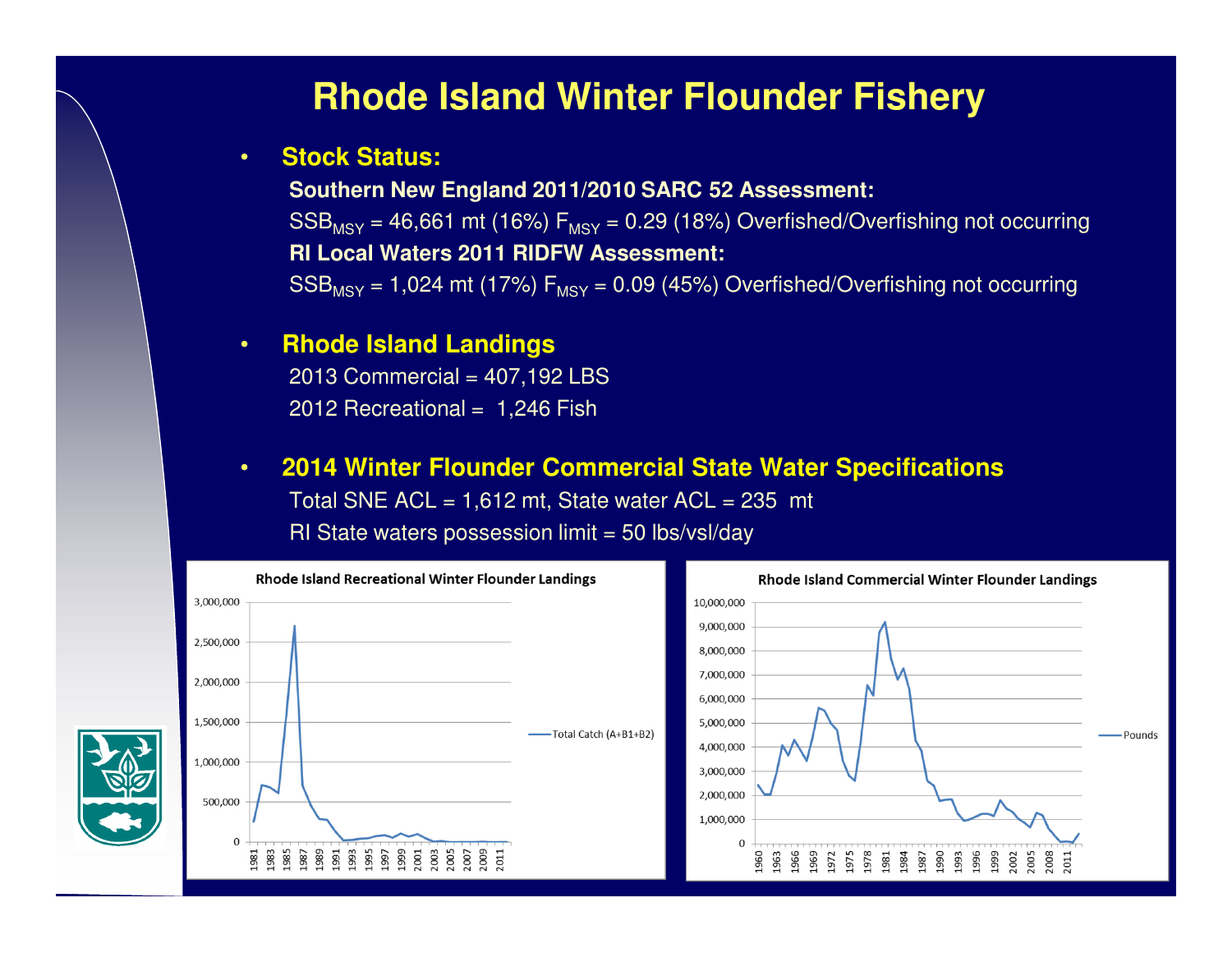### **Proposed Changes to Winter Flounder Recreational Season**

RIDFW proposes to change the annual recreational season from:

30 days after the fourth Saturday in April30 days after the last Saturday in September

To:

March 1 – December 31

Bag limit and size limit remain the same (2 fish /person/day, 12 inches)

Proposed Language:

7.8.1-2 Recreational Seasons, Possession Limits, and Closed Areas: (a) Beginning on the fourth Saturday in April and continuing for 30 days, and beginning on the last Saturday in September and continuing for 30 days, Between March 1 and December 31 of each year, fishermen may take and possess not more than two (2) winter flounder per person per calendar day in Rhode Island waters, except in Narragansett Bay north of the Colregs line, and in Potter Pond,Point Judith Pond and the Harbor of Refuge, where the harvest or possession of winter flounder is prohibited.

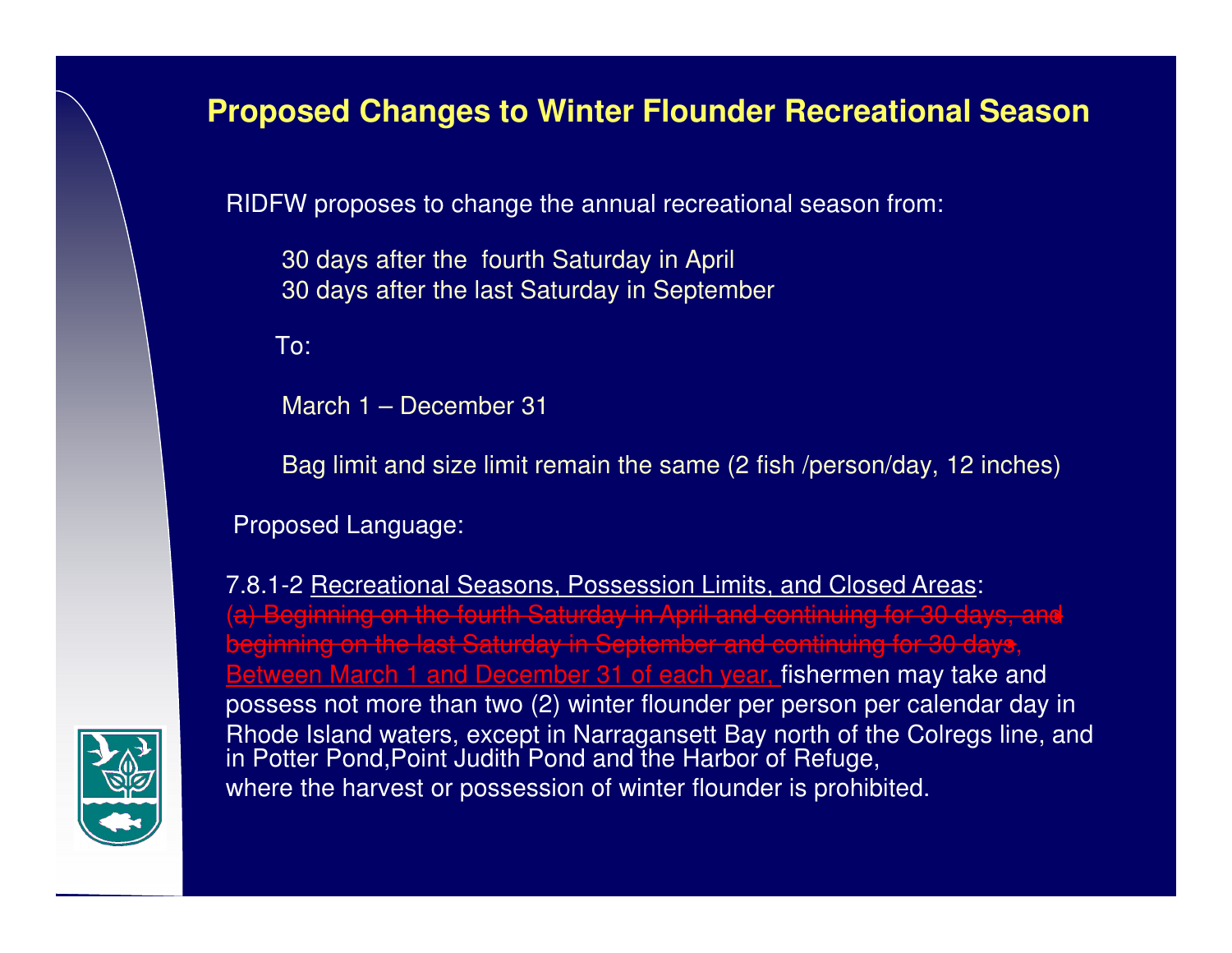## **Winter Flounder Project Update**

- •RIDFW is looking at life stage bottle necks for winter flounder
- •Will be presented to RIMFC at a summer meeting.
- • Preliminary analysis:
	- High mortality between larval stage and adult
	- YOY mortality rate between July and October increased in recent years
	- Overwinter mortality has increased on age 1+ 2+ fish
	- Predation mortality is correlated with increase of Summer Flounder juveniles
	- Adult age 4+ fish have been level in recent trawl survey data
	- Could indicate change in spawning behavior
- • Next steps :
	- Identify local spawning areas that contribute to adult population
	- Link adults to juveniles using genetic signatures
	- Partner with University of Rhode Island using new Marine Fisheries Institute partnership

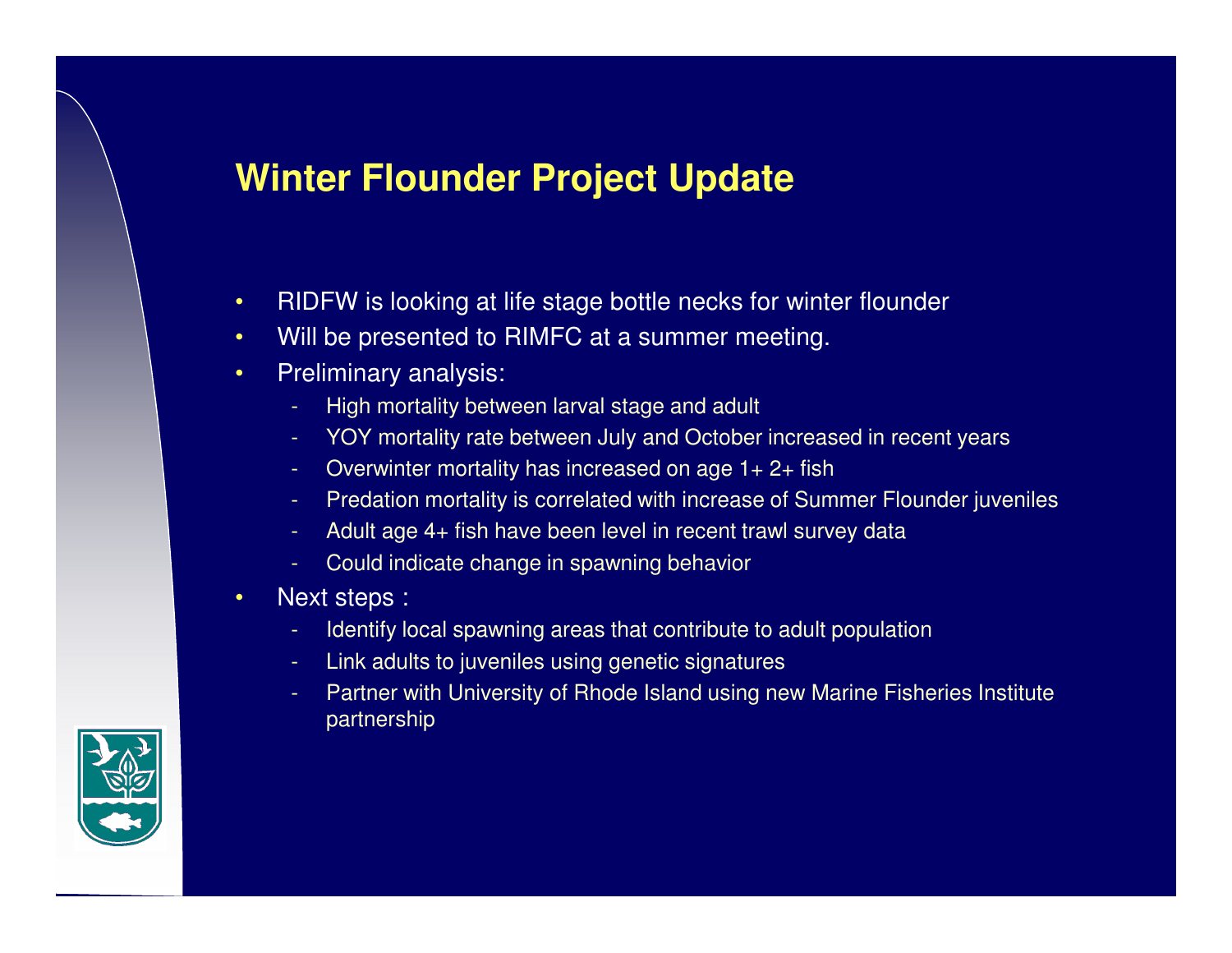## **Winter Flounder Life Stage Analysis**

- $\bullet$  Break life history up into important stages, such as larvae, young of the year, juveniles, adults.
- $\bullet$  Compute abundance indices for stages from RIDFW survey data.
- $\bullet$ Calculate relative mortality rates between life stages as:
- $Z = -\text{ln}(N_{i+1}/N_i)$ .



•

 Test for trends in Z particularly increases that might indicate mortality bottlenecks.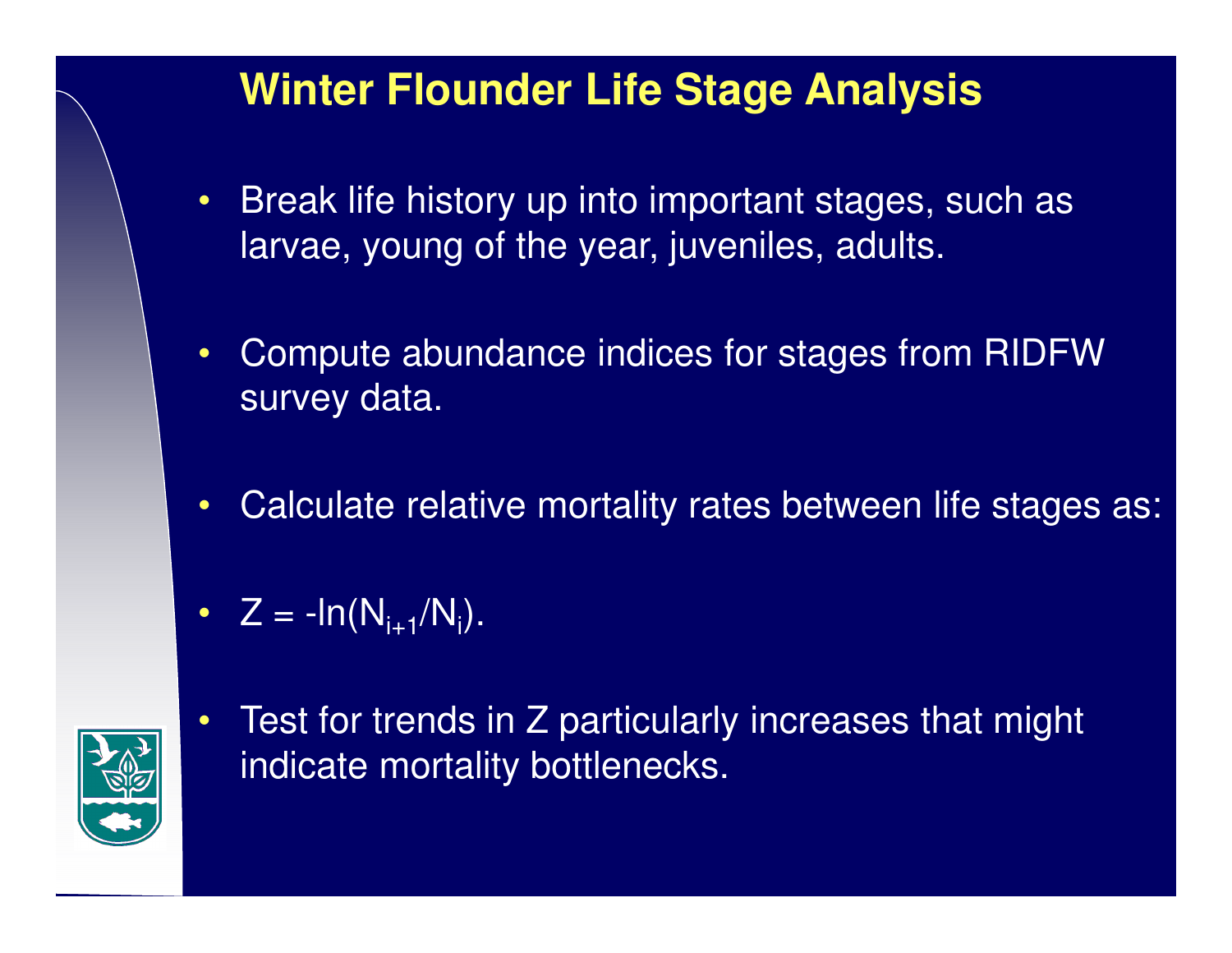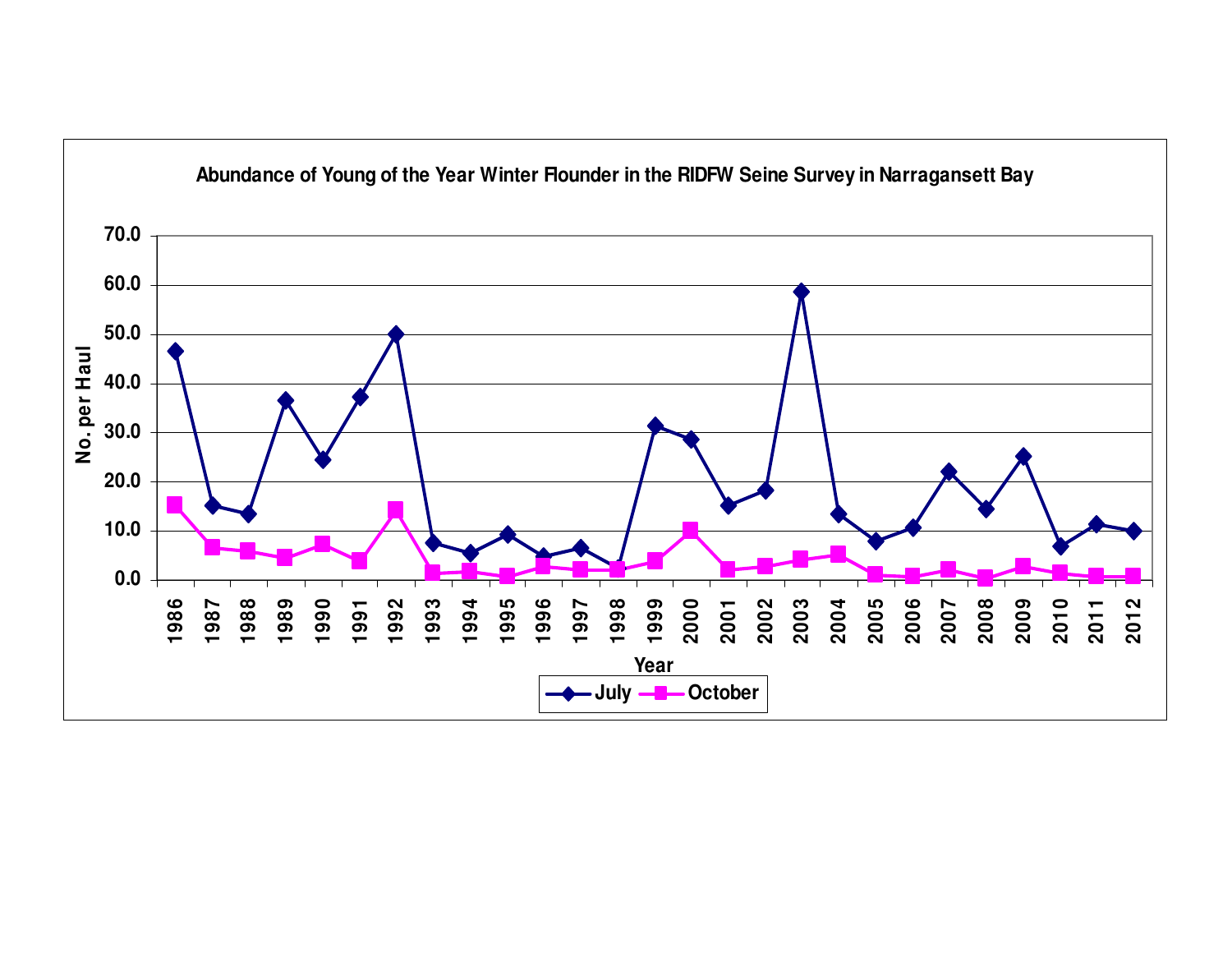